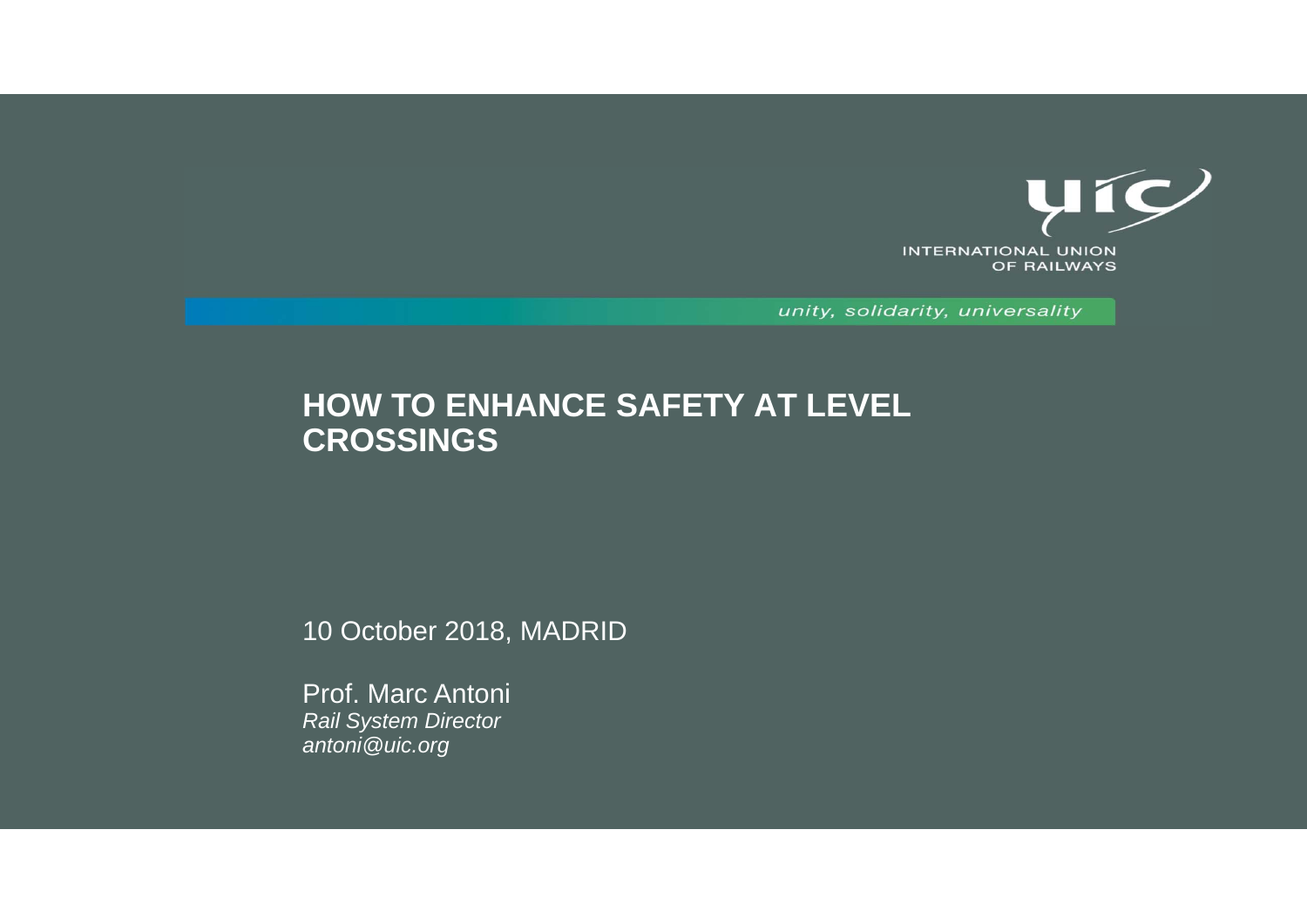**General view at the UIC level :**

- **1. Platforms & Forums** : able to give the opportunity to experts from all over the world to discuss about project management, research, benchmarks, to face problems...
- **2. Anticipation**: Definition possibilities of common rail technology strategies on a regional level but also worldwide = common rail standards
- **3. Third "neutral party"** in different contractual or technical aspects
- **4. Communication,** dissemination / training of future railway agents
- **5. Representative** Sector at the UN (adviser for the general secretary), UNECE, World bank, other regional banks to support the railway sector

### **Our vision for the railway : transportation mobility accessibility to mobility collaboration between modes**



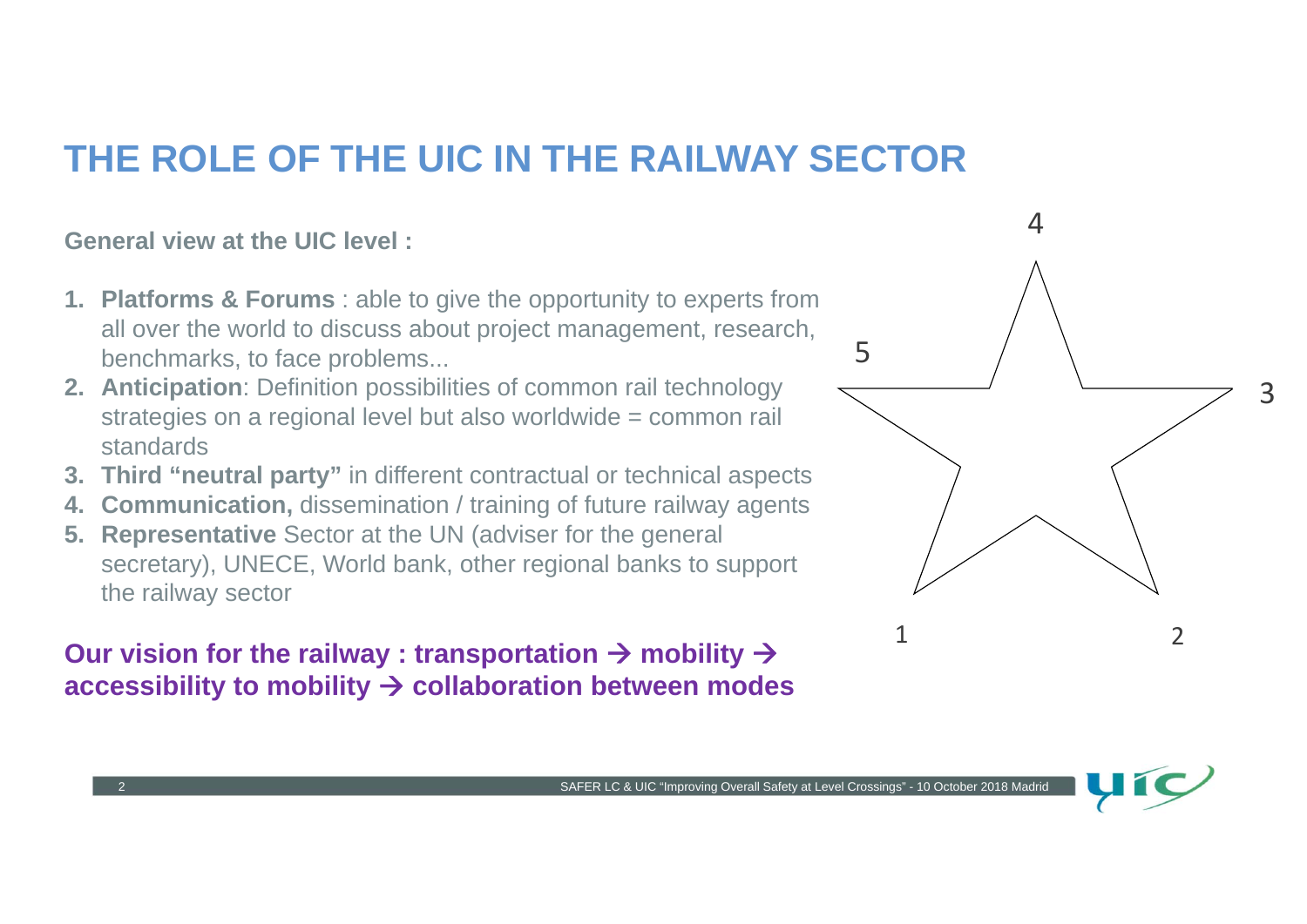**General view at the Rail System Department UIC level :**

- **1. SAFETY** improvement ERTMS performance, safety, security
- **2. DIGITALISATION**  performance improvement, contributions and risks
- **3. ASSET MANAGEMENT** (technical and economic aspects)
- **4. TRAFFIC CAPACITY upgrade – <sup>a</sup>**utomatization or Expertise to support operational processes
- **5. SMART INFRASTRUCTURE**  new maintenance concepts
- **6. ROLLING STOCK**  improvement, new maintenance concepts

**The balance have to be master during all the life time of the system...** 



1

4

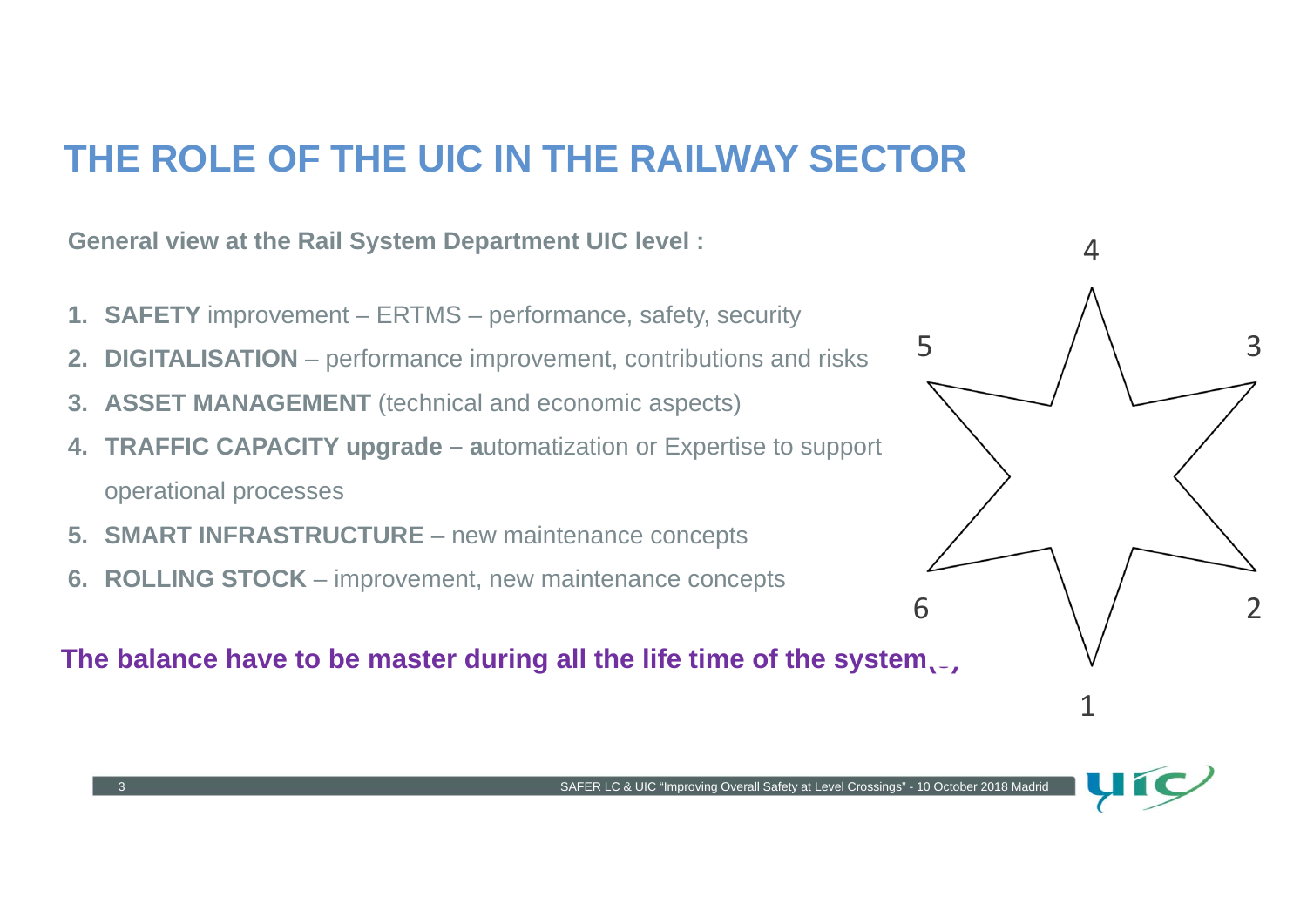**RSD Strategy - Necessity of "system vision"**

- $\blacktriangleright$  $\triangleright$  A system vision is the heart RSD  $\rightarrow$  RSF
	- It links the past to the future through today;
	- It is the key to control and anticipate railway safety, performance and efficiency balance in an evolving railway system
- $\blacktriangleright$  There is no railway without business and countries strategic visions, without anticipation of the national & international needs
- $\sum_{i=1}^{n}$  There is no railway without "technical control" by them self, no technical control without opening on national cultures and induced historical choices:



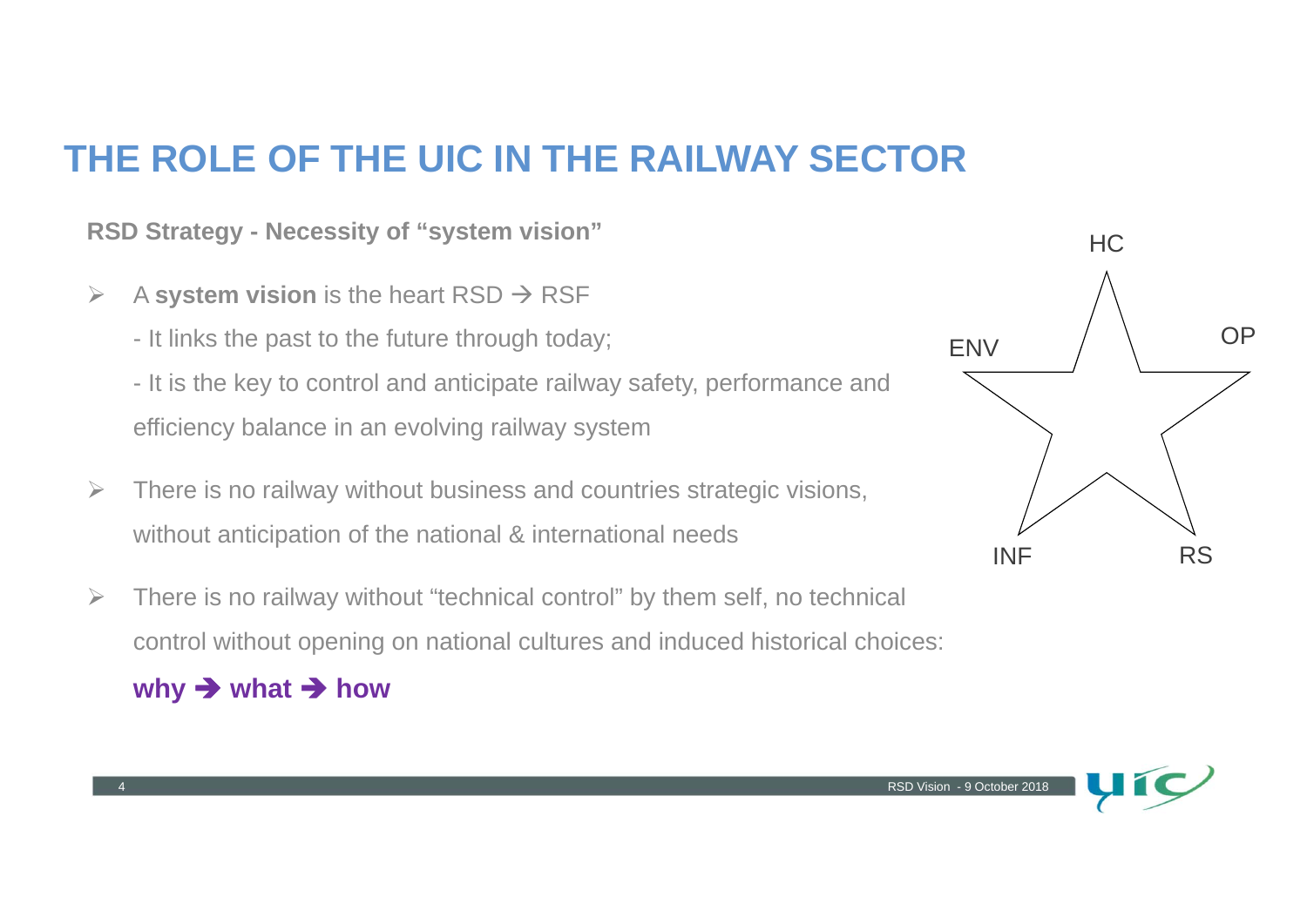#### **Digitalization and Level Crossing framework :**

→ **Digitalization :** a real "disruption" for the railway processes. UIC is working on three axes to find solutions:

- 1. Exploration of new possibilities offered by new technologies
- 2. Improvement of existing assets  $\rightarrow$  POCs
- 3. Definition / Requirements / Design of assets of the future
- 4. Performance assessment / Business Safety Security Availability - Maintainability
- → Level crossings : a real problematic that the railway have to face, considering different aspects regarding the operation principles, the culture, the history, the existing technologies

*Ex : 3500 / 350 / 35 / 3,5 / 0,35 death/year*



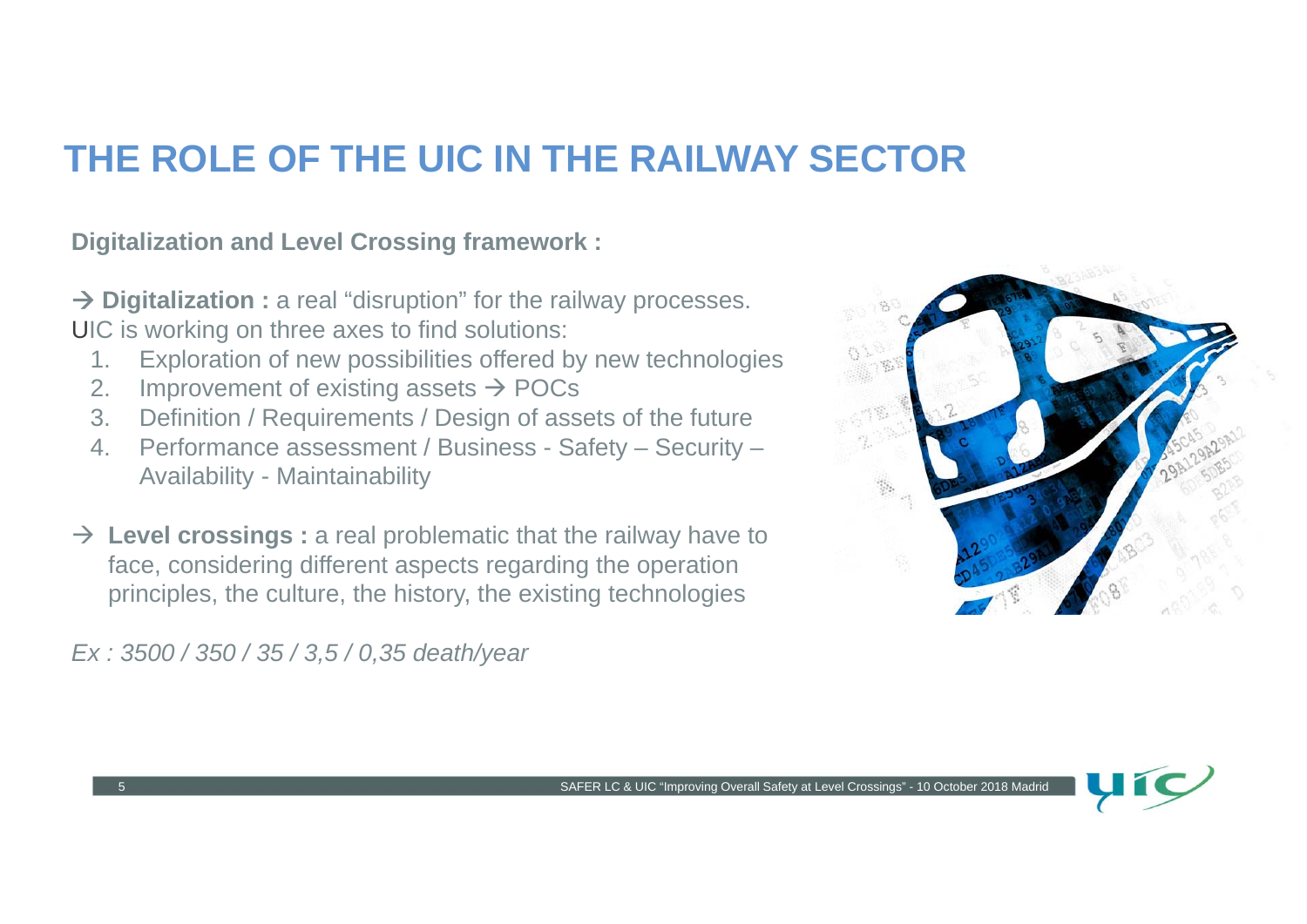**UIC is managing complementary projects in this field** :

- **SAFER LC → European open call project** 
	- $\rightarrow$  UIC represents railways with the support of universities, consultants
- **DIGIM** $\rightarrow$  Step 1 (2018) leaded by ViaRAIL : how estimate the closing time of LCs and advice the cars drivers about the best behavior (waiting or alternative route)
	- $\rightarrow$  6 railways members of UIC (RZD, CFL, ViaRAIL, RAI, FS, IRRB)
	- $\rightarrow$  Step 2 (2019) : how to control the behavior of a driver approaching a closed LC et force them to brake and stop
	- $\rightarrow$  Railway member list closed dec.2019 (at least the 6 previous one)
- **Overall safety at Level Crossings** (2017-19)
	- → UIC European region project (ADIF, FS, FTA, INFRABEL, JBV, ÖBB, PKP, SNCF)
	- $\rightarrow$  how to improve the safety at existing European LC using the new digital
		- possibilities (IoT, AI, sensors, vital computers…) and the local operation principles
- **FRMCS**, **AI** for safety relevant application…

### **UIC is managing different complementary projects worldwide**

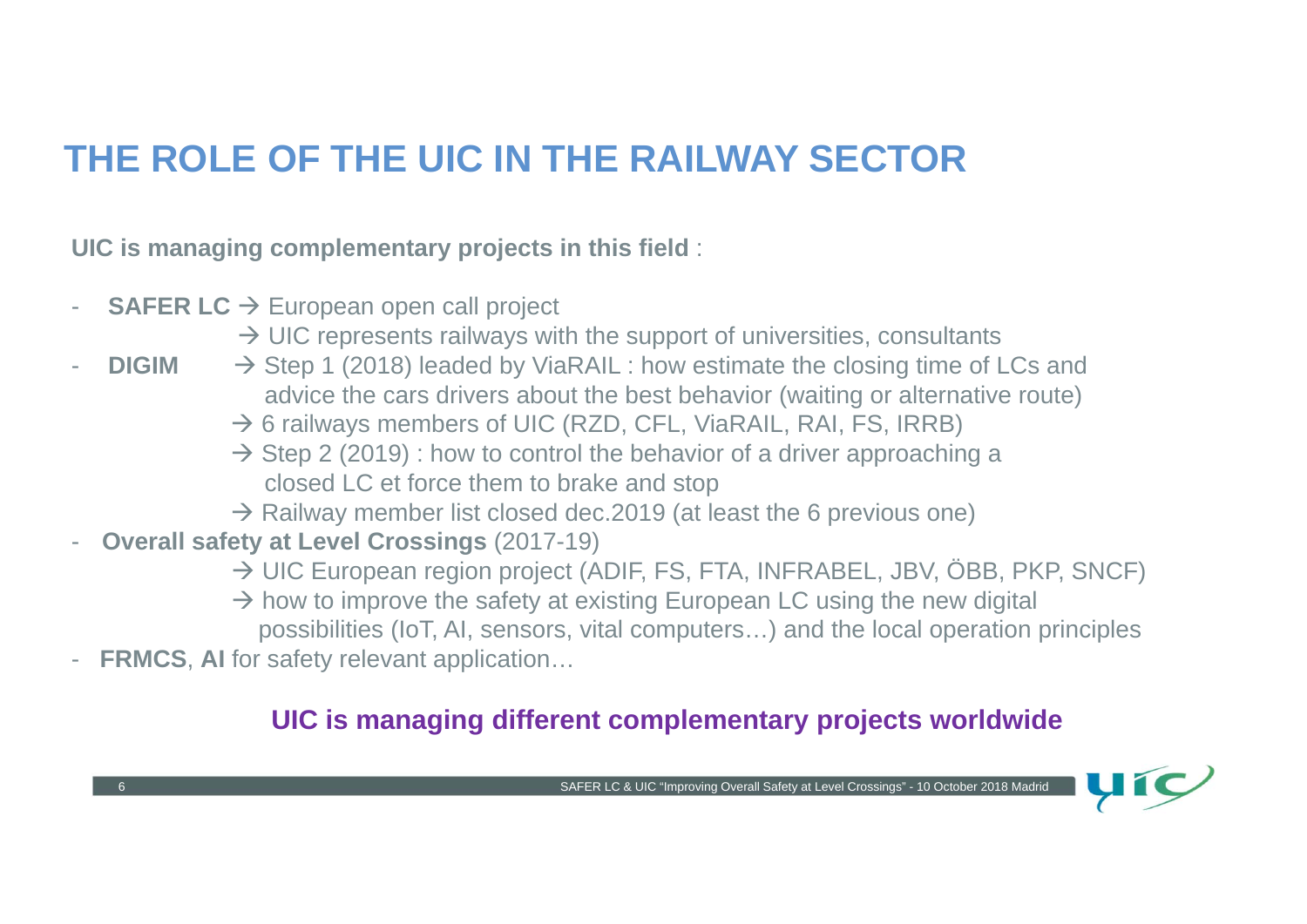## **DIGIM PROJECT – LC ASPECTS**

### **Participation to the DIGIM Project**

- Railways : RZD, CFL, ViaRAIL, RAI, FS, IRRB
- Leader : ViaRAIL
- Support : Waze

#### **What are the aims of the project?**

- $\checkmark$  Analyze the possible business impacts due to digital
- A specific issue to be treated : **safety at the existing level crossings**  $\rightarrow$  realization of a proof of concept is expected for each step
	- $\rightarrow$  the LC sub-project focused on the two following issues :
		- 1 how to inform the cars, busses and lorry's drivers that the LC crossing will be closed due to operational issues (normal and degraded mode), maintenance, failure conditions ?

2 – how to stop the cars, busses or lorries then they are approaching a closed LC ?



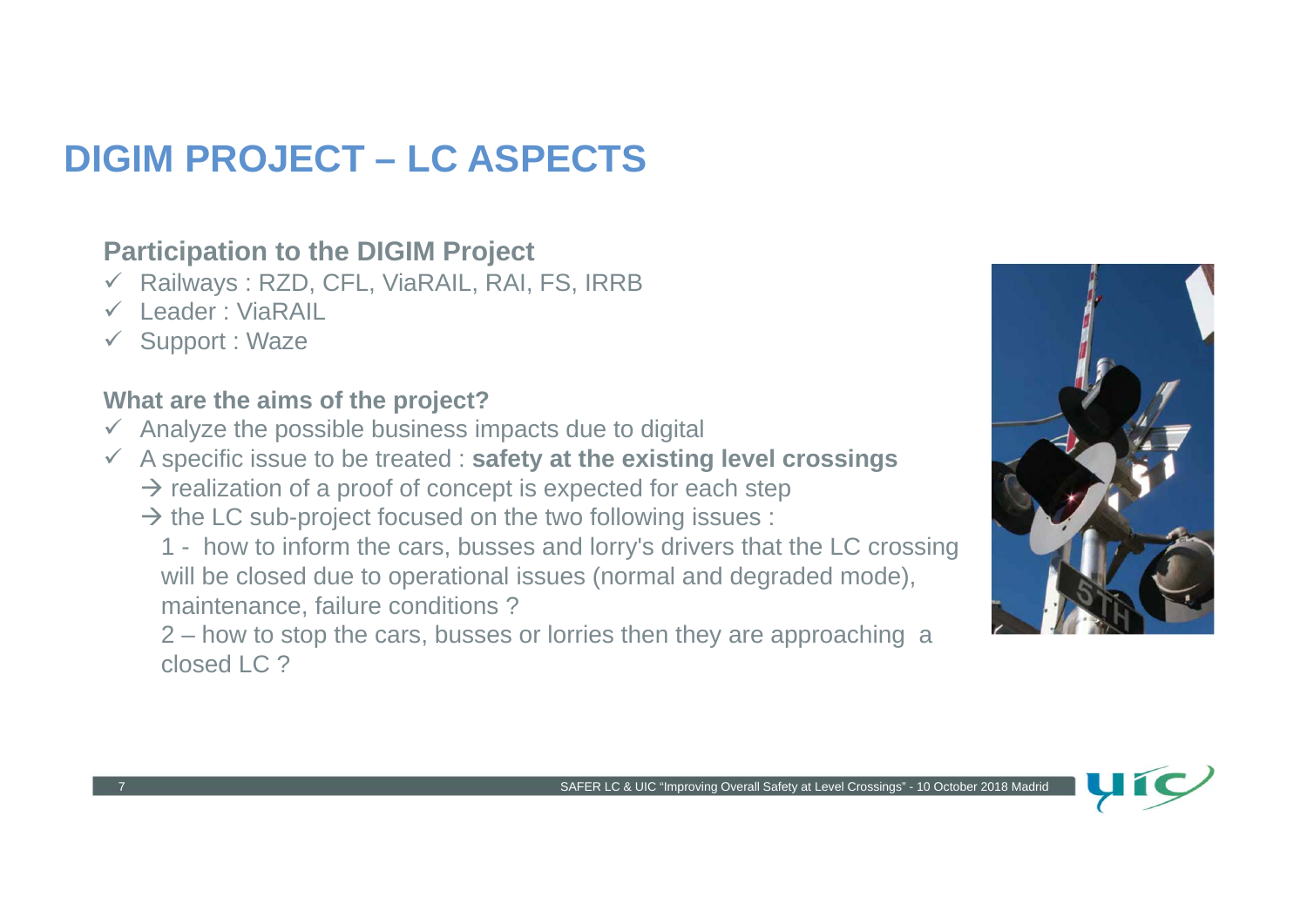

#### Step 1 of the DIGIM project:

The project focus on digital technologies which could lead of quick wins for the railway business. During DIGIM1 project, <sup>a</sup> representative use cases is designed: How Digital can improve security at level crossings? **What?**

**Why?**

Create the conditions for safer operation of existing and future level crossings, in particular about the regulation of the announcement deadlines and the road-rail interface.

**How?**

Analysis of the present situation:

The current mean **to warn** a road user of an approaching train depends on the location, train speed, road usage. It goes from a stop sign to a full automatic warning device including bell, flashing lights and gates.

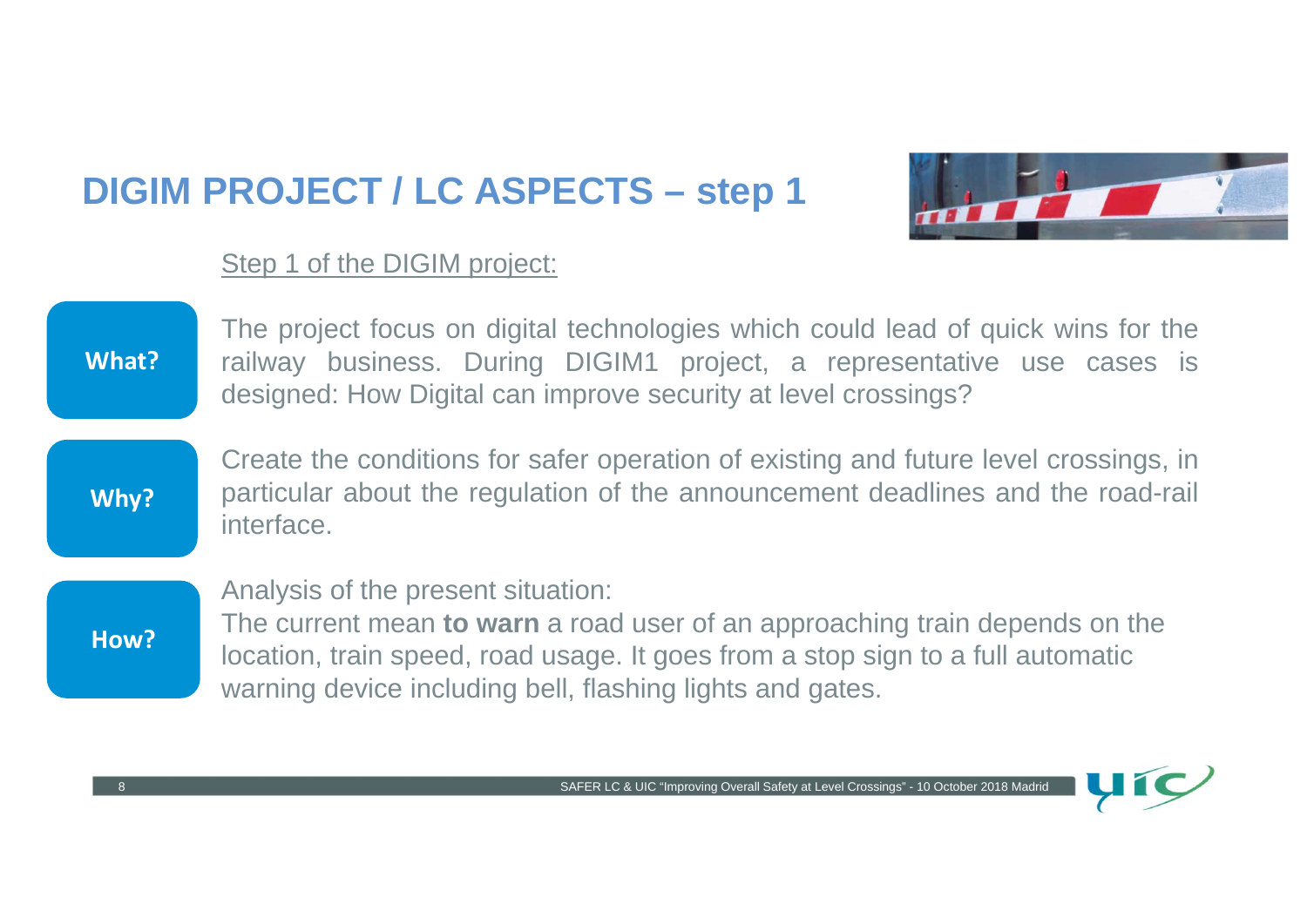1 - **ViaRail** data treatment of all available informations

2 – **ViaRail** estimation of the real time positioning of the trains  $\rightarrow$  real time impact of the status of the levels crossings (each 10s)

3 - **Communication to WAZE** of all useful informations application to inform the "car users having an iPhone with an Waze Apps" – all information needed to estimate the future closing time of the level crossing and closing time due to failures

4 – **WAZE** communicate the more efficient route regarding the predictive closing time of the level crossings (if the LC is closed, indicate an alternative route if more suitable)

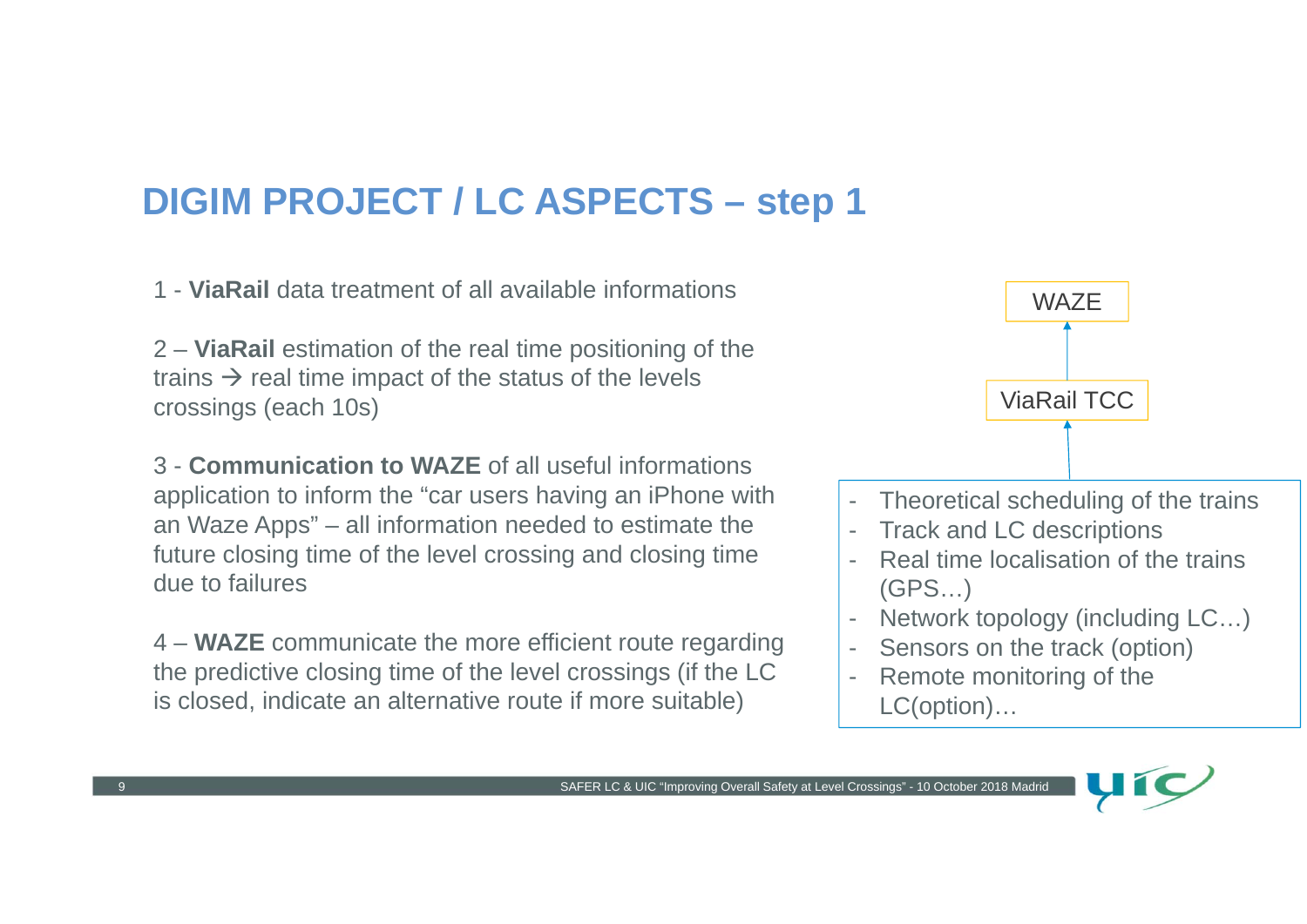1 - **ViaRail** data treatment of all available informations

2 – **ViaRail** estimation of the real time positioning of the trains  $\rightarrow$  real time impact of the status of the levels crossings (each 10s)

3 - **Communication to WAZE** of all useful informations application to inform the "car users having an iPhone with an Waze Apps" – all information needed to estimate the future closing time of the level crossing and closing time due to failures

4 – **WAZE** communicate the more efficient route regarding the predictive closing time of the level crossings (if the LC is closed, indicate an alternative route if more suitable)

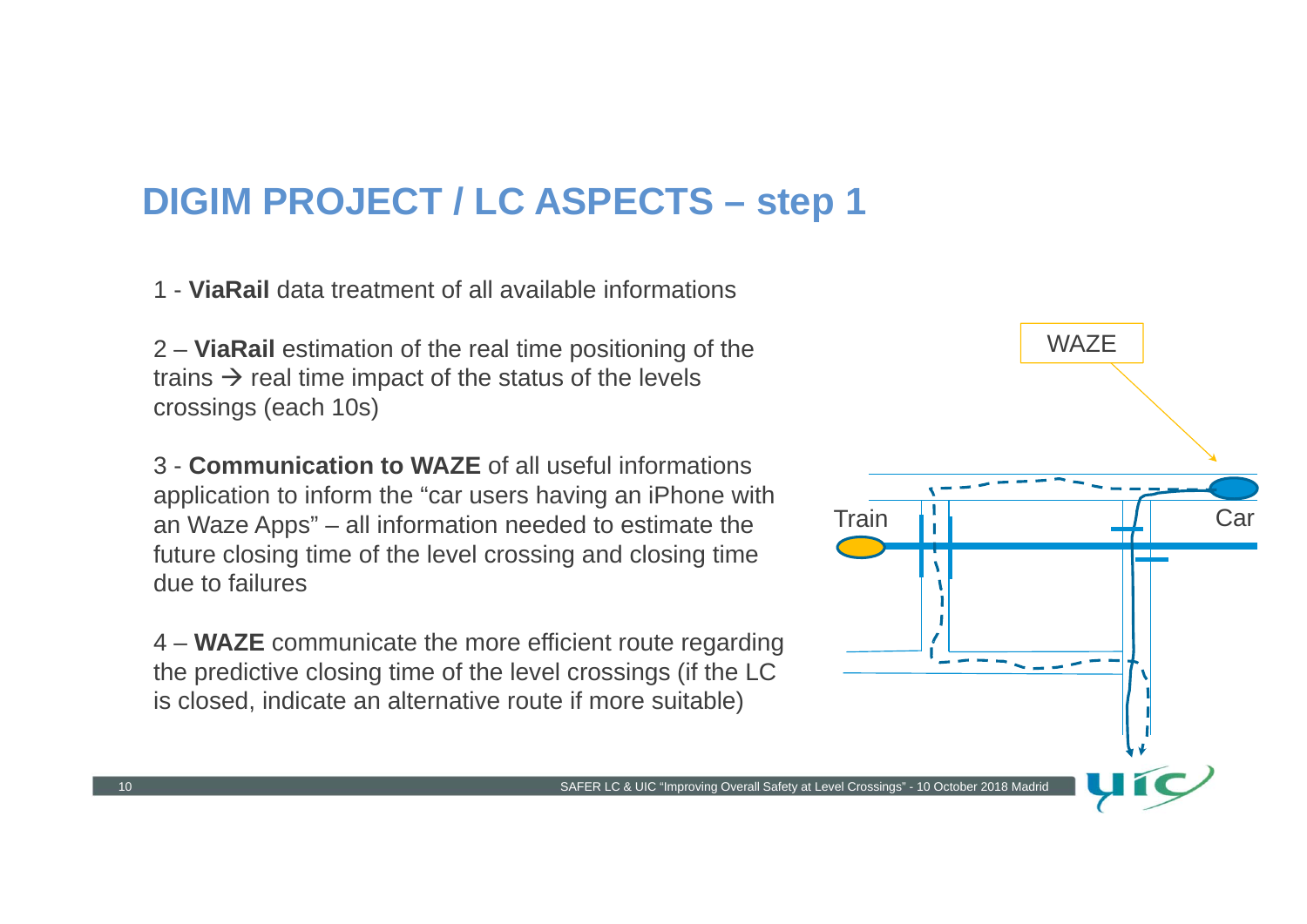

### Step 2 of the DIGIM project:

| What? | The project focus on digital technologies which could lead of quick wins for the<br>railway business. During DIGIM2 project, a representative use cases is<br>designed: How Digital can improve security at level crossings?         |
|-------|--------------------------------------------------------------------------------------------------------------------------------------------------------------------------------------------------------------------------------------|
| Why?  | Create the conditions for safer operation of existing and future level crossings, in<br>particular about the respect of the road ligth signals by the drivers.                                                                       |
| How?  | Analysis of the present situation:<br>The current mean to stop a road user of an approaching train depends on the<br>location, train speed, road usage. It goes to a full automatic stop of the car or<br>lorry before the barriers. |

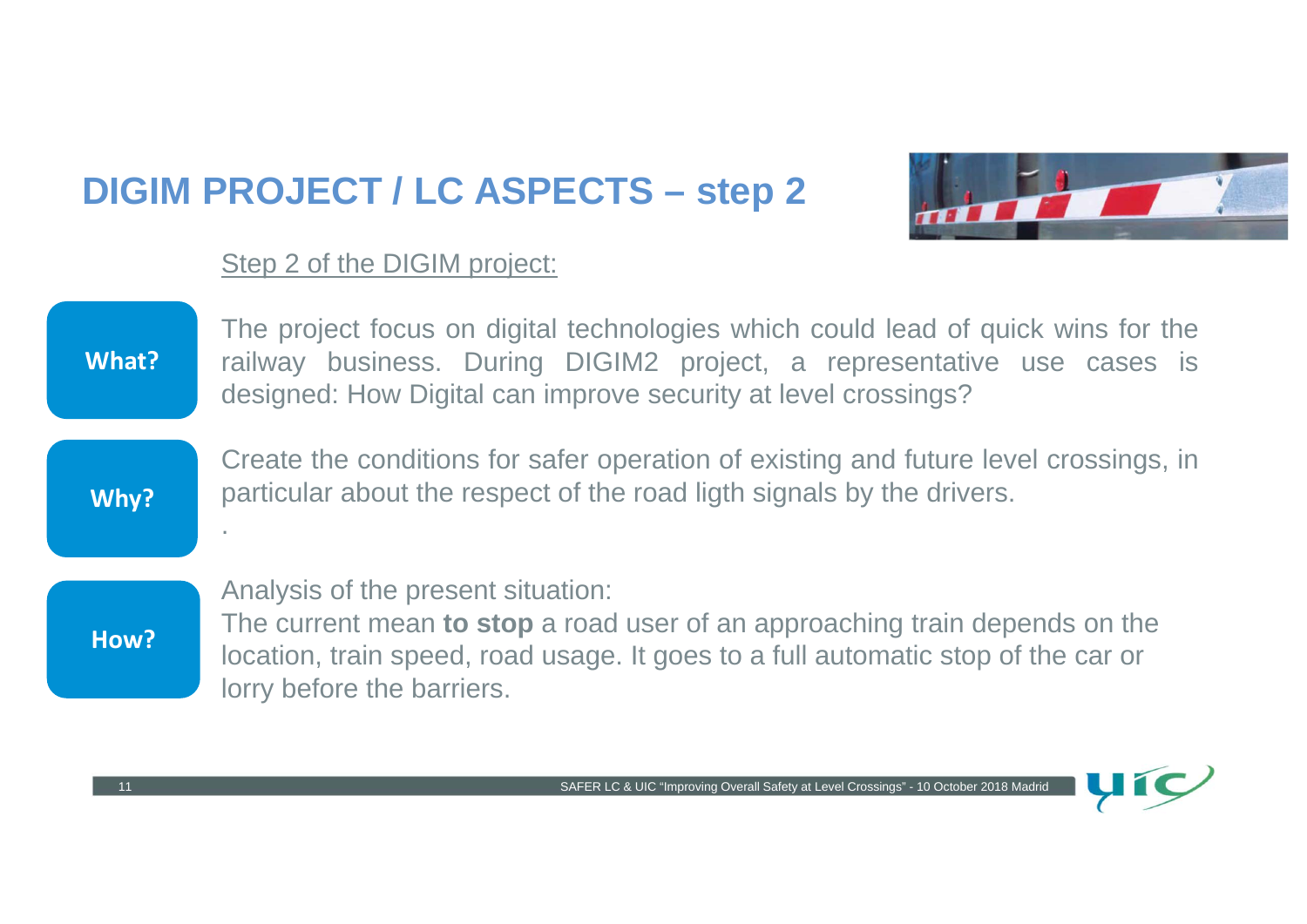The project will be process in 2019:

- **Leader:** ViaRail
- **Member contribution:** at least the 6 DIGIM1 members – open to UIC members until end of December 2018 – financing "in kind" by the members participating to the project
- - **UIC HQ:** project management**,** redaction of a Guideline
- **Support**: Dassault (DS) and Valéo compagnies FIA (Fédération Internationale de l'Automobile)

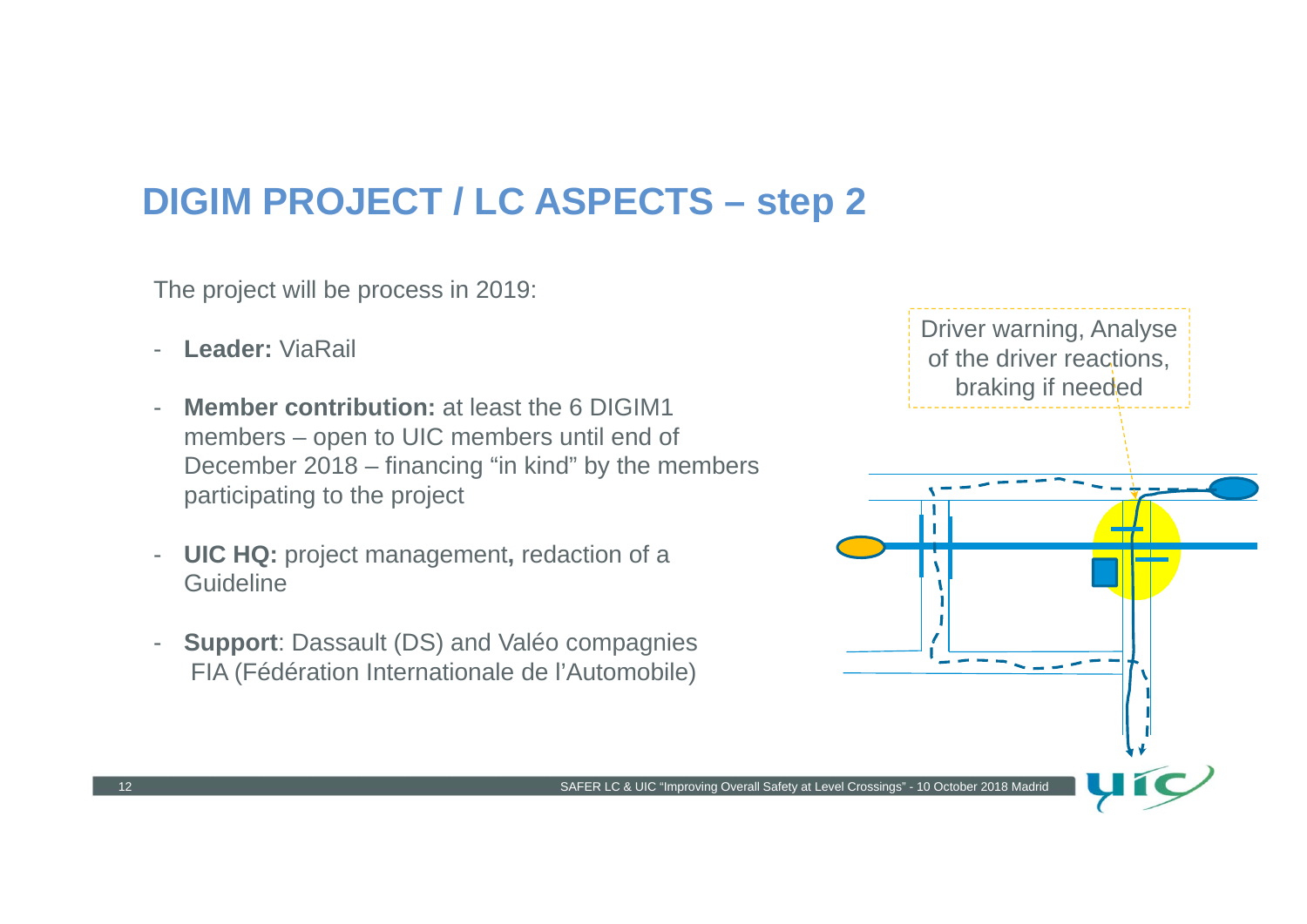### PARTICIPANTS: ADIF, FS, FTA, INFRABEL, JBV, ÖBB, PKP, SNCF Réseau

#### MAIN ACTION FIELDS:

#### **1. Improve train detection systems**

By designing <sup>a</sup> train detection system, whose elements are located outside of the track to facilitate maintenance works (for track and signaling teams), able to detect not only train presence and direction but also the speed

#### **2. Closed barriers time optimization**

By adapting closing time to the train speed we can decrease road vehicles waiting times and thus the tendency not to respect the barriers.

#### **3. Less periodic maintenance work, but increasing availability of LC elements** By monitoring LC elements we can act before failure occurs. Installing sensors and treating the obtained information with A.I. can preview future failures.

### **4. Connecting the LC with "road world"**

By use of mobile and TMC technologies send relevant information to mobile navigation devices. Road users can know in advance possible failures at LC and use alternative routes and even to be informed of open/closed status of LC in real time.

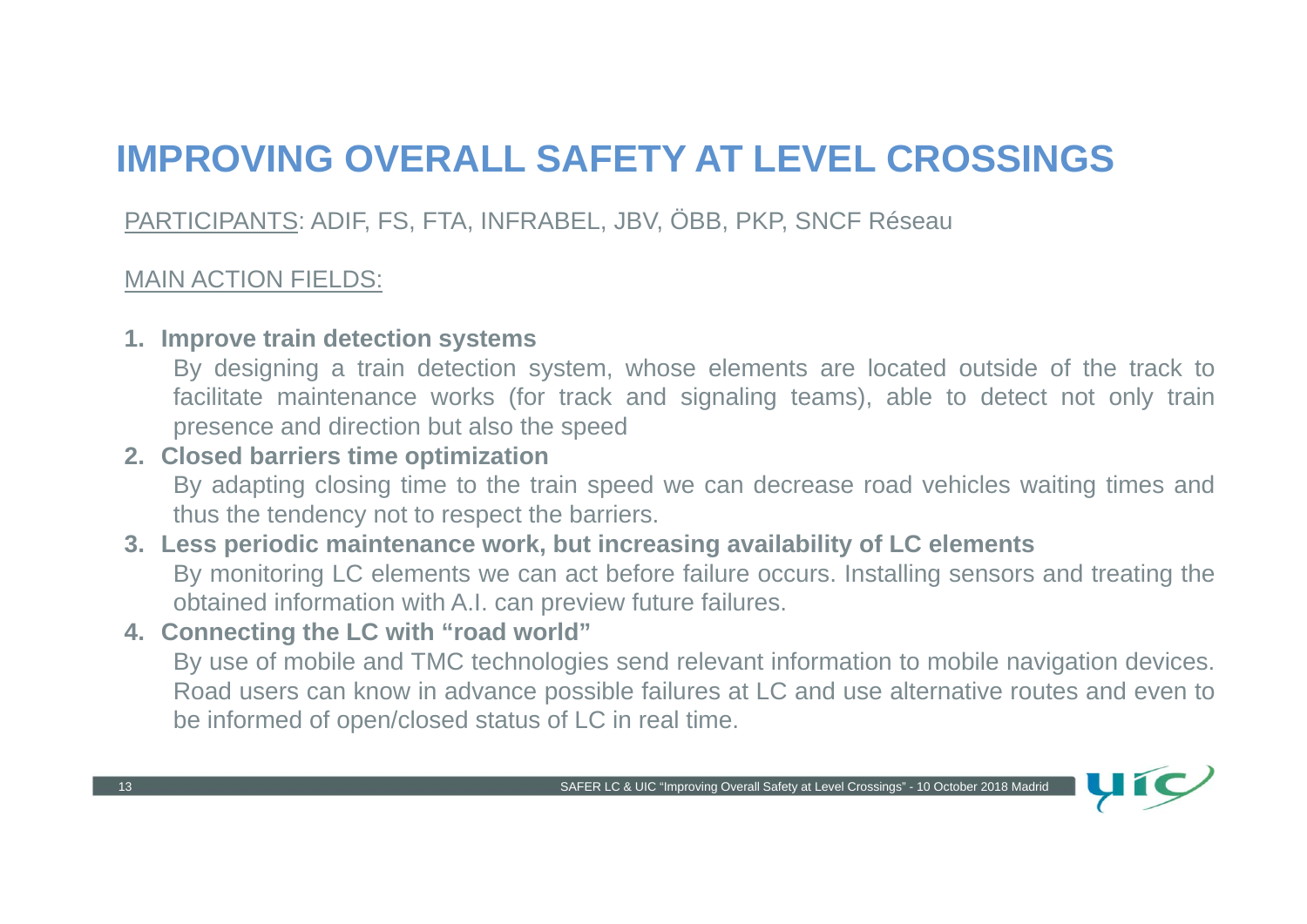#### **1. Improve train detection systems**

- Train circuits can be affected by track conditions (rust on track surface, leaves over the rail, etc.)…
- Axle counter can miscount with track machinery, be affected by electromagnetic interference…
- Elements on track are conditioning maintenance works.

#### How to improve

- External train detection and speed evaluation system (UIC POC realized)

Develop <sup>a</sup> system to install out of the track to facilitate maintenance and reduce workers risk, detecting the train with optical systems, also detecting train speed

- Real time train detection et localization using the FRMCS functionalities (3GPP R16)



SAFER LC & UIC "Improving Overall Safety at Level Crossings" - 10 October 2018 Madrid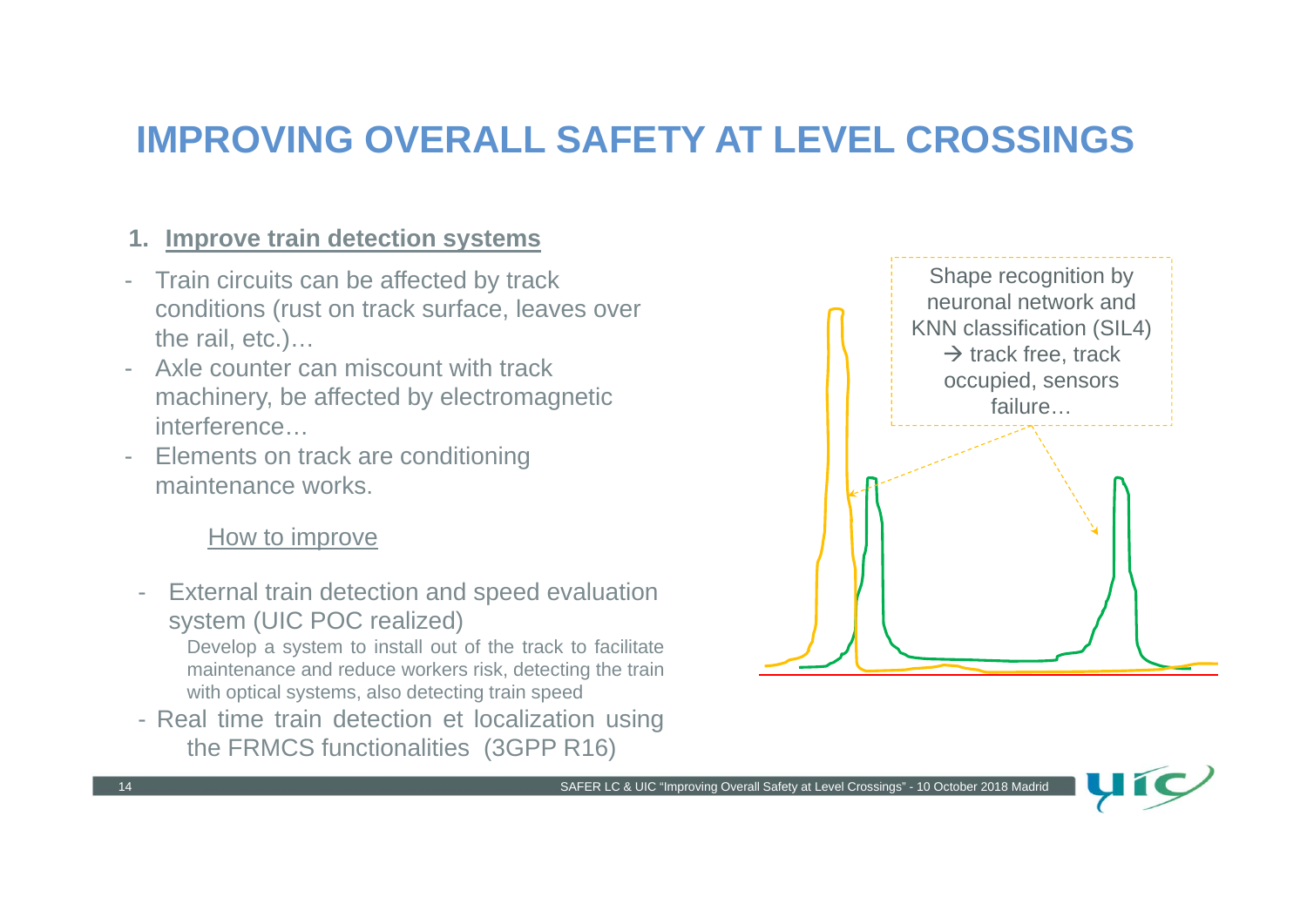#### **2. Closed barriers time optimization**

For lines with mixed traffic, level crossings can be closed for too long as the LC, must be closed on time for the fastest train.

Closing time on the LC can be adapted depending on train speed.

#### How?

On the base of the previous train detection device, Developing <sup>a</sup> new device (real time automata's formal proven, SIL 4), to calculate the right time for closing the LC, once known train speed.

#### Why?

To fulfil local laws and regulations, and reducing waiting times for road vehicles, decreasing the risk of violation.



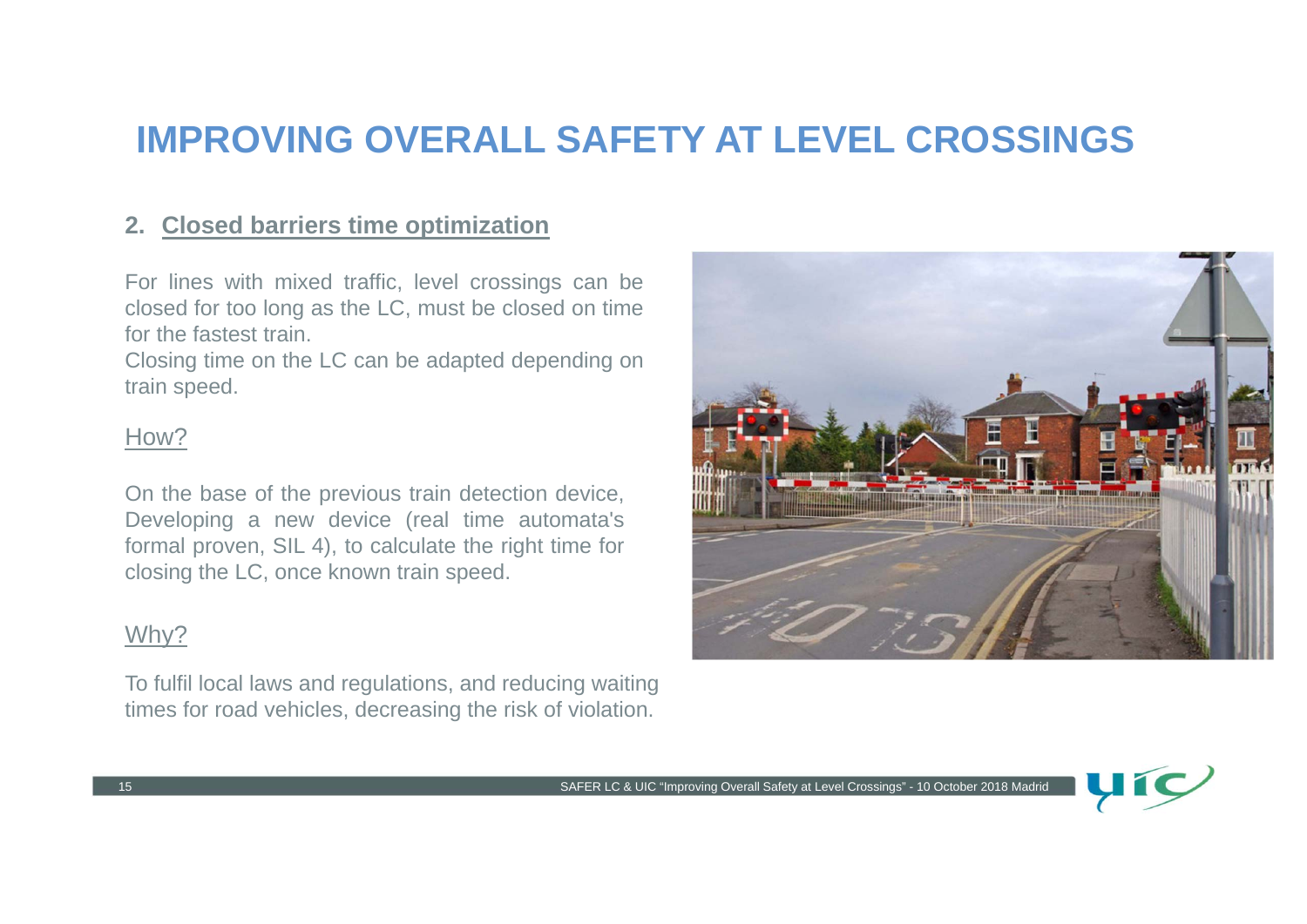#### **3. Maintenance optimization**

To improve maintenance operations at level crossing, optimizing scheduled work and reacting before failures.

#### How?

Installing detectors for all sensible components and detecting deviations with Artificial Intelligence, before the failure. System will send a warning to maintenance team if magnitudes are out of tolerance or a strange behavior is detected



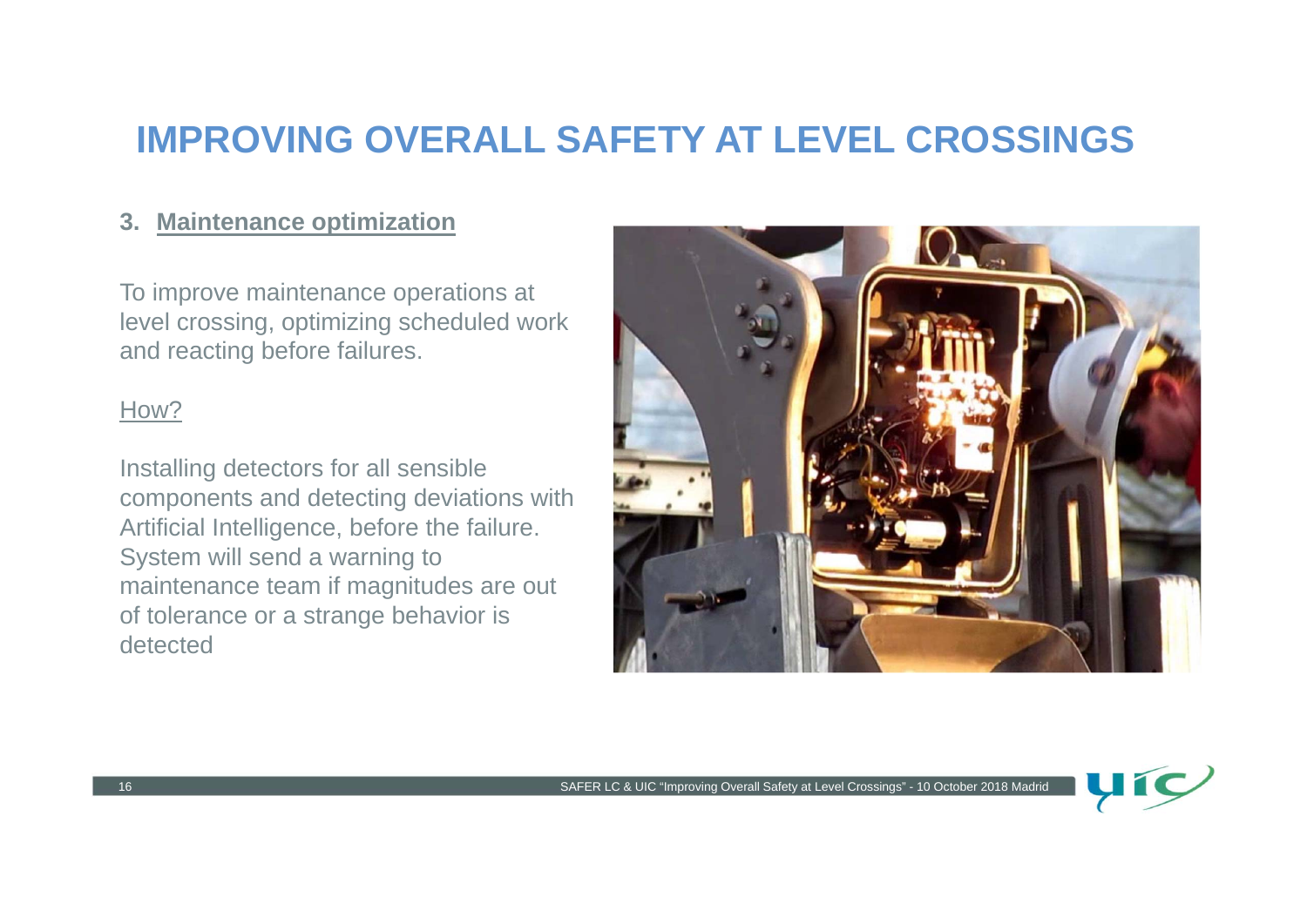#### **4. Connecting the LC with the "road world"**

Sending information about LC status, can help road users to avoid conflictive points or traffic jams and improve their routes.

- Level crossings with ongoing maintenance operations or with failures, could be avoided by selecting a different route.
- Information can be shared by TMC system (traffic message channel)  $\rightarrow$  Waze, etc.

 $\rightarrow$  The results of DIGIM and SAFER LC projects will be taking into account

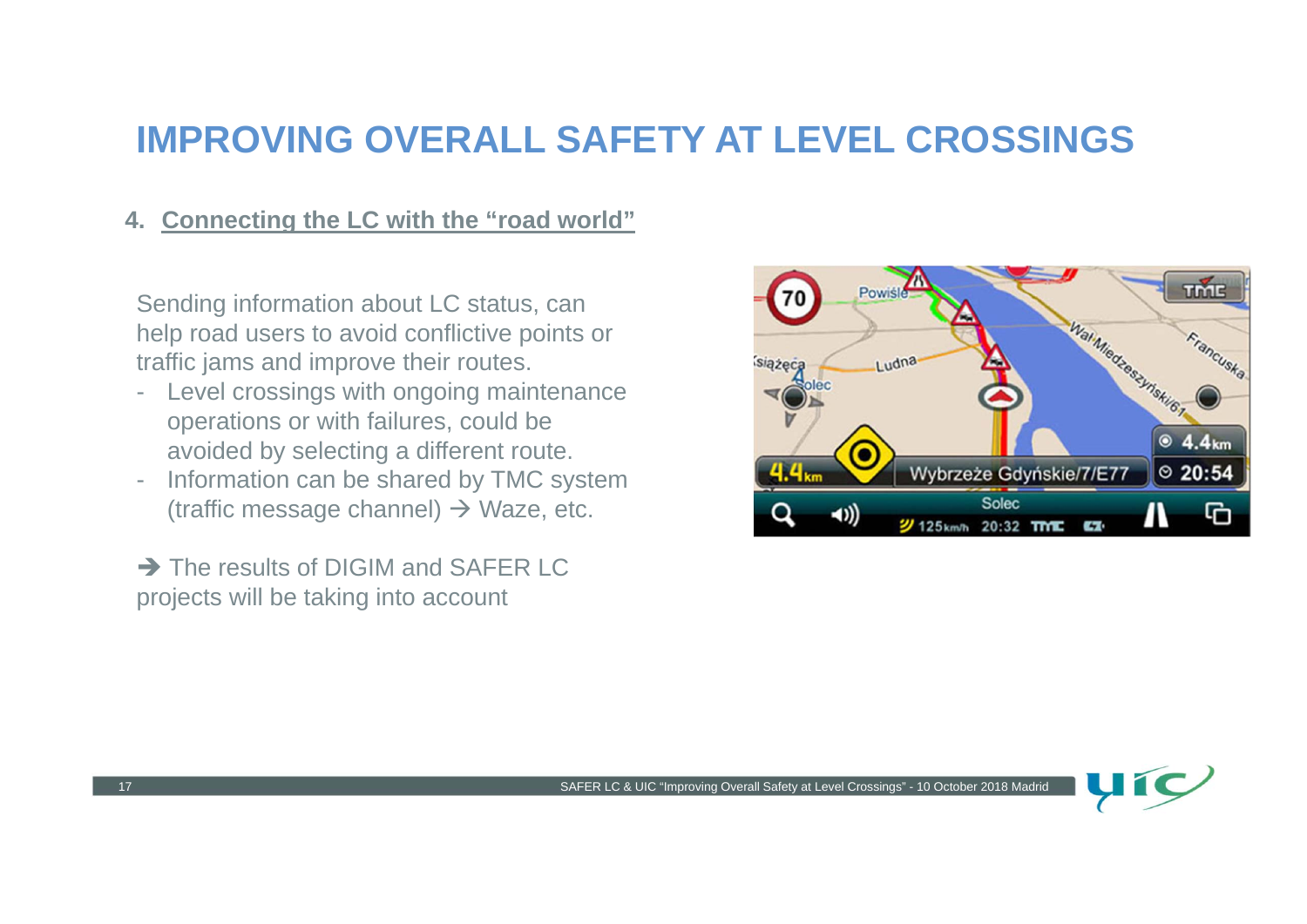### WORK PACKAGES :

- **WP 1**: Survey on; level crossing technologies, norms and regulations, operation modes, available technologies, needs and requirements.
- -**WP 2**: Train detection system. Outside of danger area (track vicinity) . Speed detection system
- - **WP 3**: SIL 4 automata (add-on) to send "close barriers" order to existing LC, based on the information from train detection system (optimization of closing barriers delay, based on train speed)
- - **WP 4**: Remote monitoring of LC parameters with different sensor and information treatment with A.I. to seek for possible indicators of future malfunction of LC. Reporting of alarms.
- - **WP 5**: Broadcast of LC status to road users. Possible use of mobile apps (waze, google maps …) or TMC for GPS.
- - **WP 6**: Prepare IRS and guidelines with the results and recommendations, and information about produced POCs (Open Source)

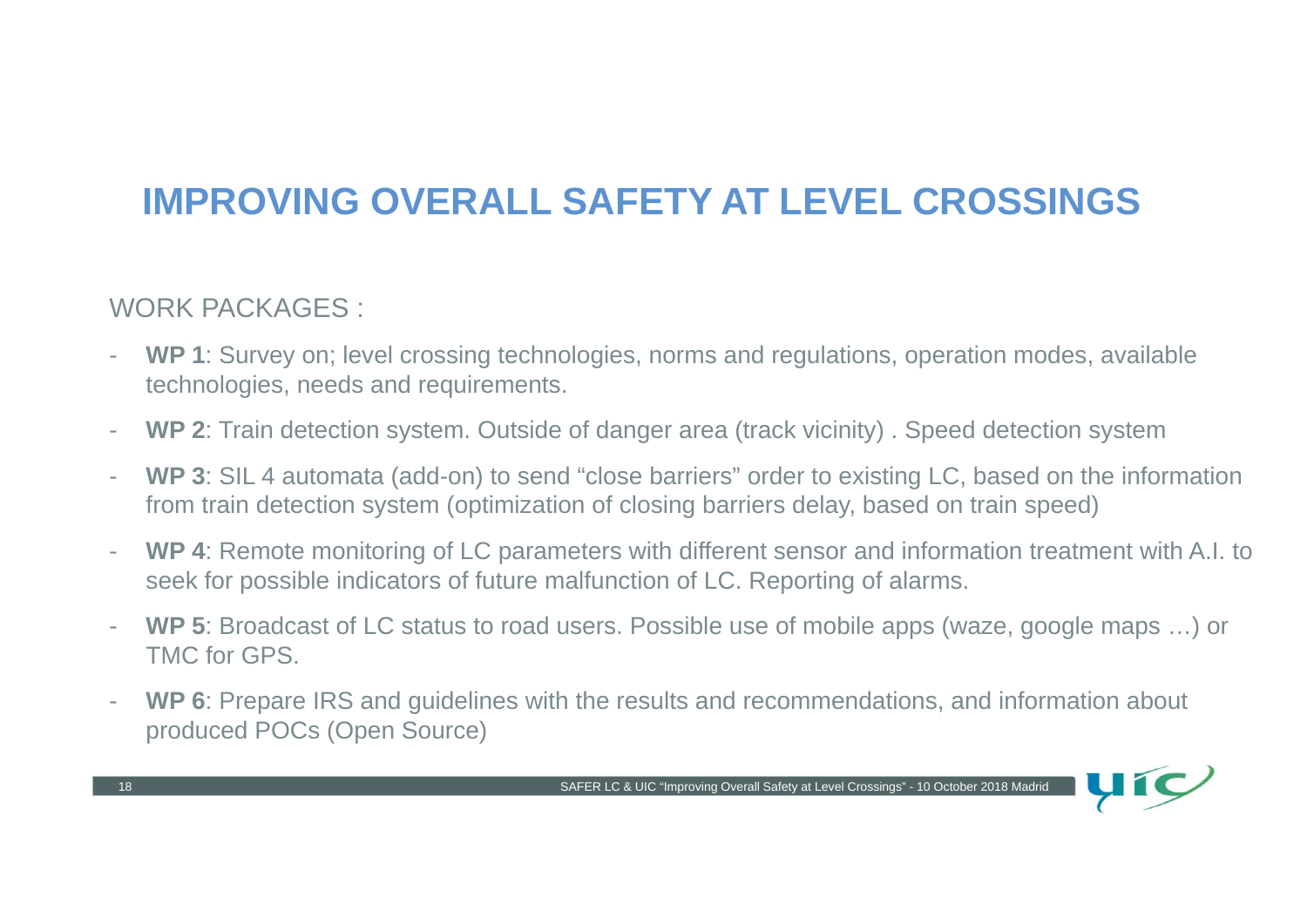**WP1 : Regulations, technologies and norms benchmark**

- $\blacksquare$ Multiples countries = different regulations
- ×. Sharing experiences to find other solutions
- ×, Not necessarily great investments
- $\blacksquare$ Take advantage of other countries experience

**Common point:** Vienna Convention on Road Traffic (8 Nov 1968)

Technology – Rules – Degraded modes – Maintenance procedures – Remote management ……..



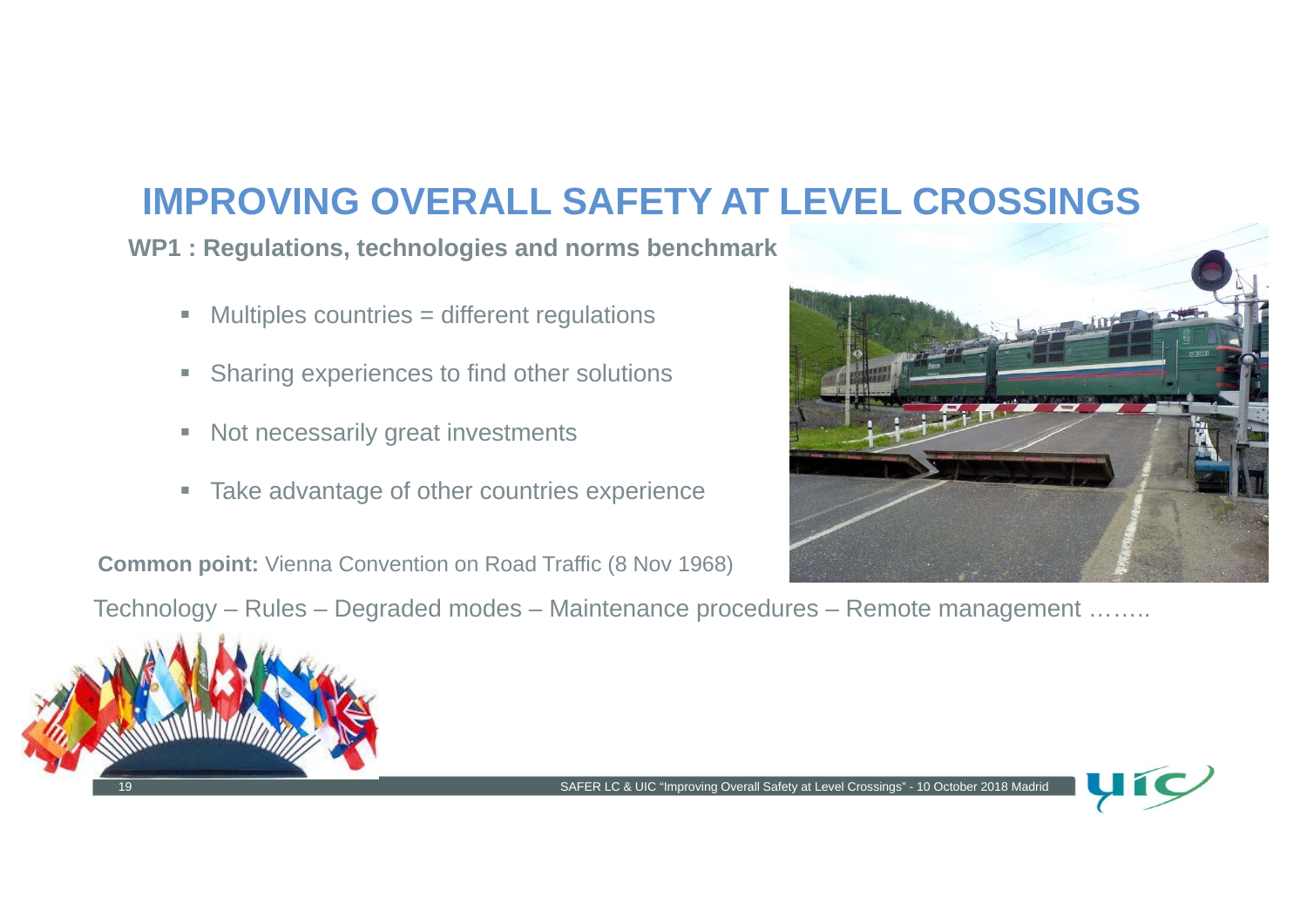#### **WP2 : Train detection system for LC**

- •• External to the track
- •Presence, direction and speed detection (acceleration?)
- $\bullet$  As autonomous as possible
	- $\bullet$ Power supply
	- $\bullet$ • Radio communication (FRMCS only radio bearer possible in the next future)
- •Modular system to adapt to existing level crossing

#### **OBJECTIVES:**

No more elements on the track (easier maintenance) Detect speed to be able to optimize barriers closure time. Modular system. Less possible modification on existing LC. Reduced civil works for installation



link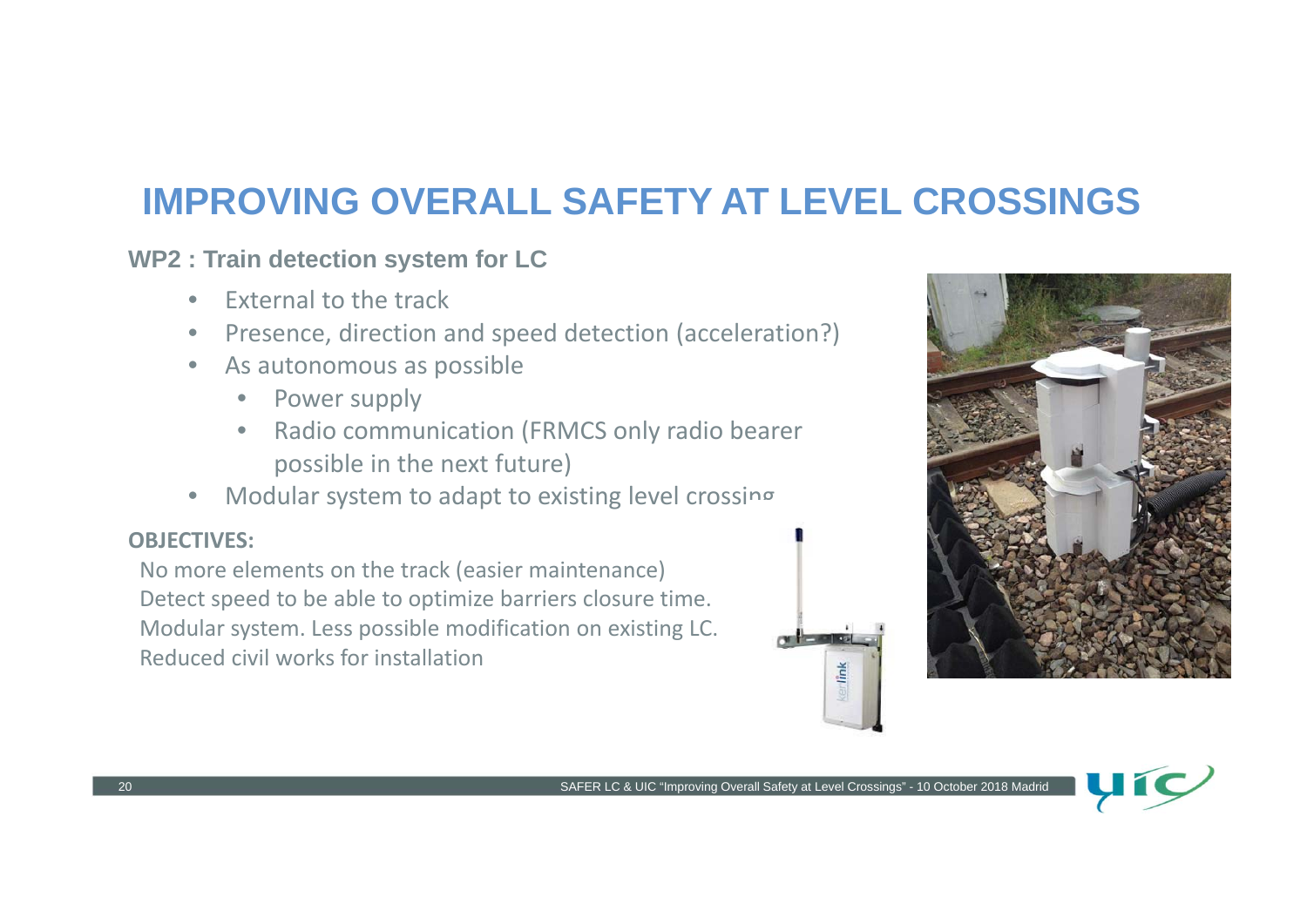#### **WP3 : Adaptive closure time for LC**

To optimize road vehicles waiting time, based on train speed  $\rightarrow$  reduced risk of violations



- $\bullet$ SIL4 formally proven automata
- $\bullet$ Treatment of information from speed detection device
- $\bullet$ Ability to command the starting of barriers closure process with minor modifications on LC

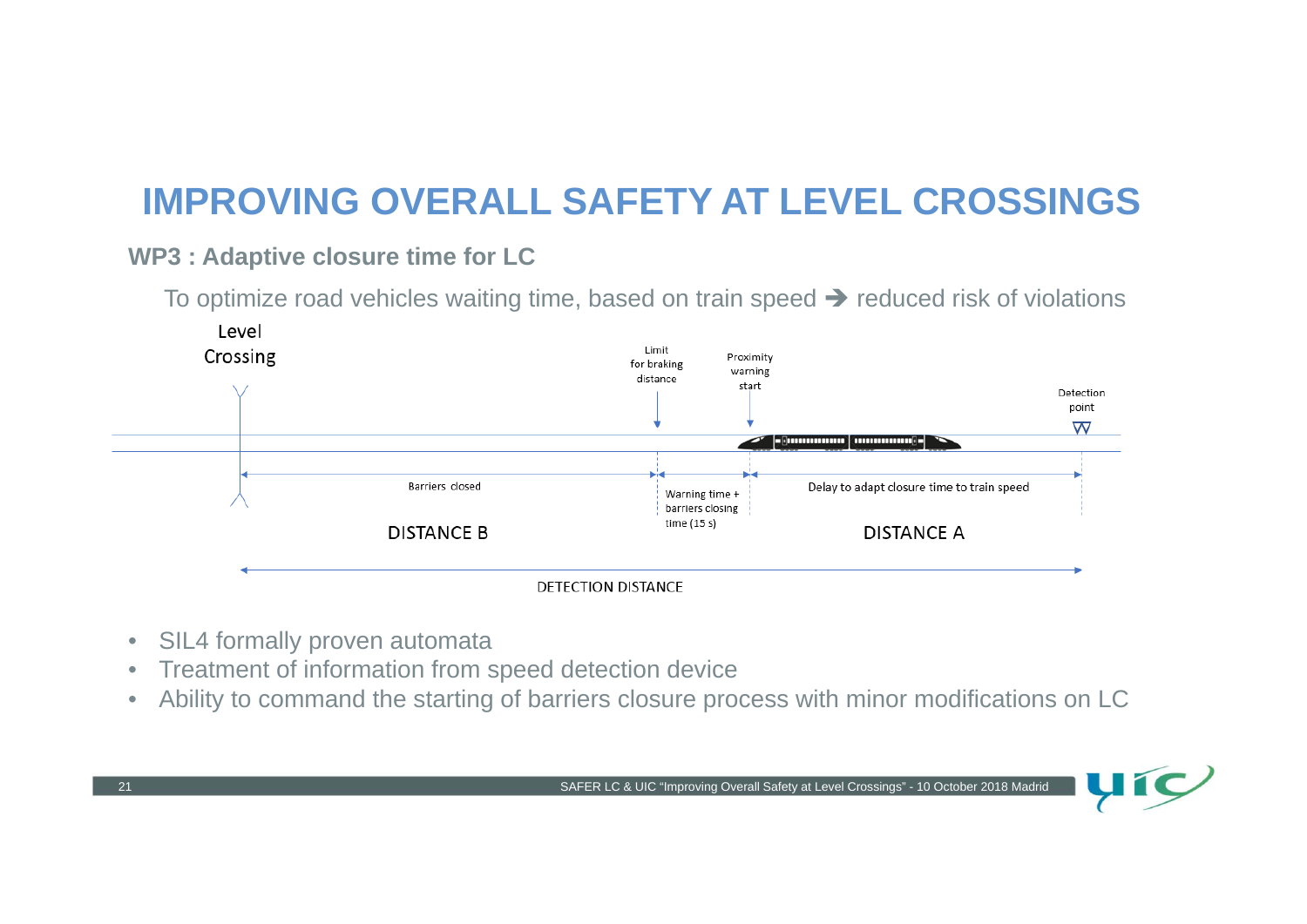#### **WP4 : A.I. for predictive maintenance**

To monitor parameters and compare with previous

signatures

A deviation in the signature can be <sup>a</sup> warning before failure.



Radio communication between LC elements and LC box From LC box <sup>a</sup> message can be sent to maintenance team

- $\bullet$ Through fixed network.
- $\bullet$ By radio link.
- •By railway signal aspect





(\*) Spanish case

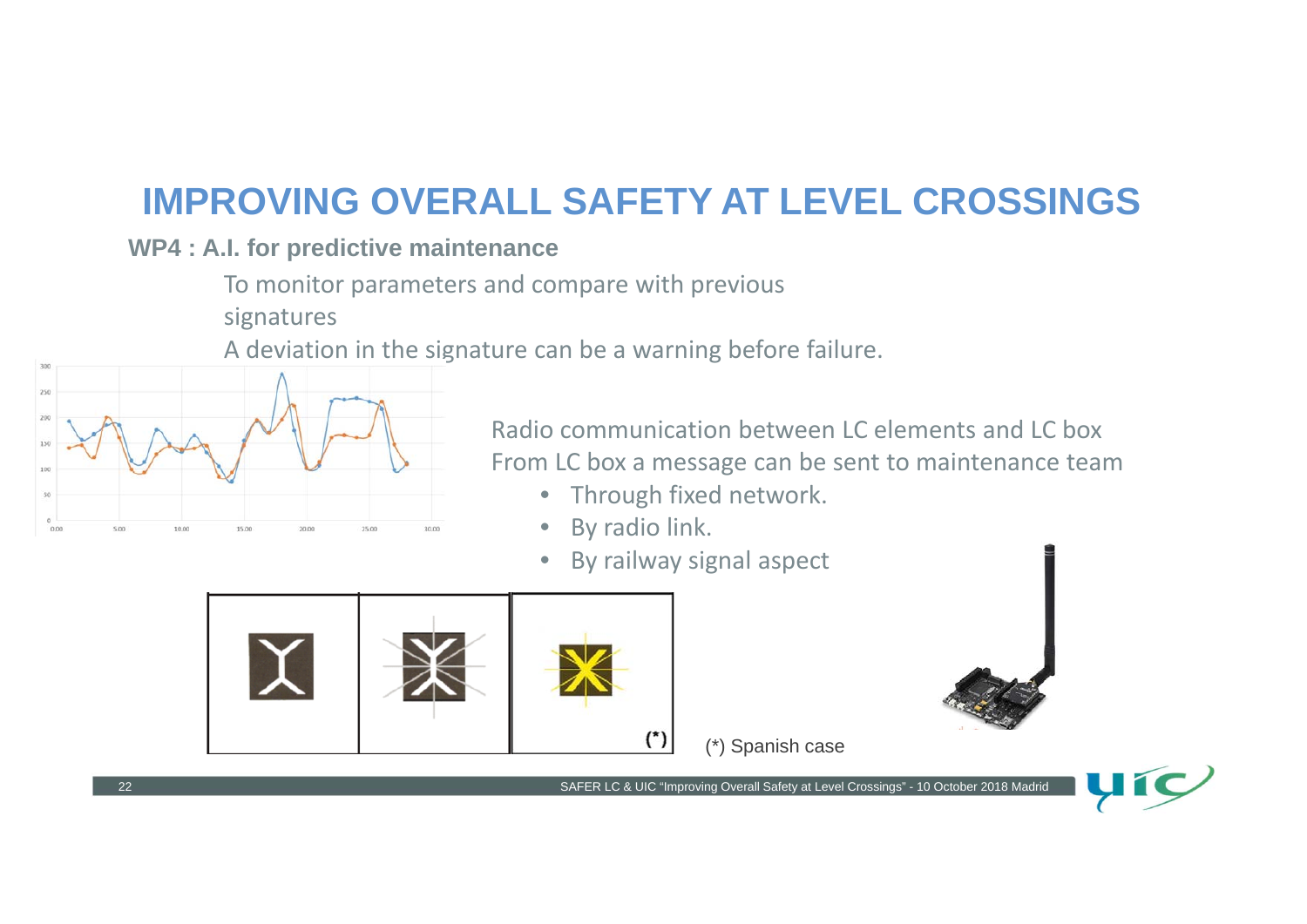#### **WP5 : Road vehicles information**

#### Send LC information to road vehicles:

- $\bullet$ Using waze
- •Trough TMC (Traffic Message Channel)
- •Other mobile phone APP

#### Possible information sent:

- •• LC open/closed
- •• Failure on LC

Better informed drivers can avoid problematic LC Avoiding <sup>a</sup> LC with <sup>a</sup> fault can be safer for road vehicles



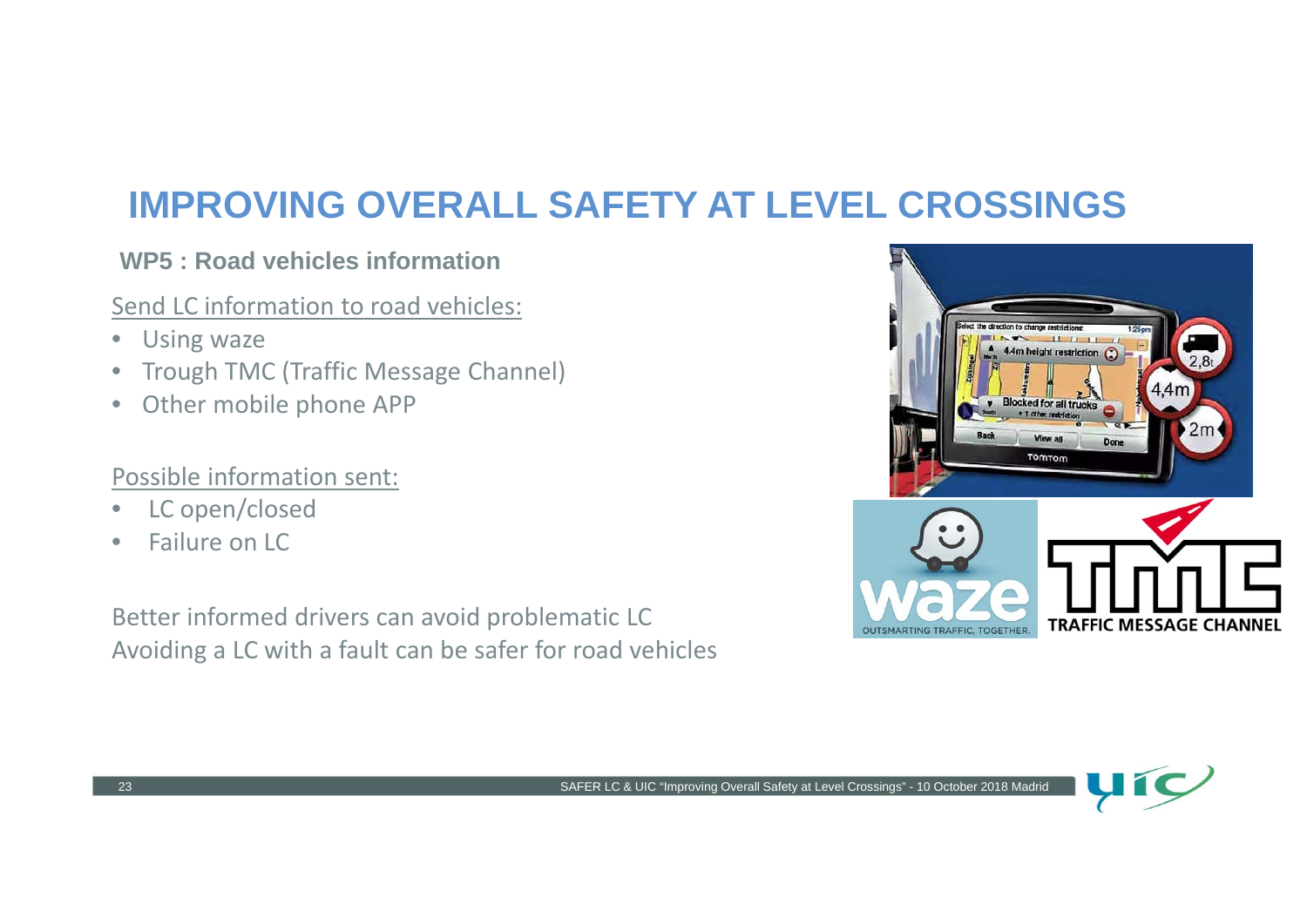

SAFER LC & UIC "Improving Overall Safety at Level Crossings" - 10 October 2018 Madrid